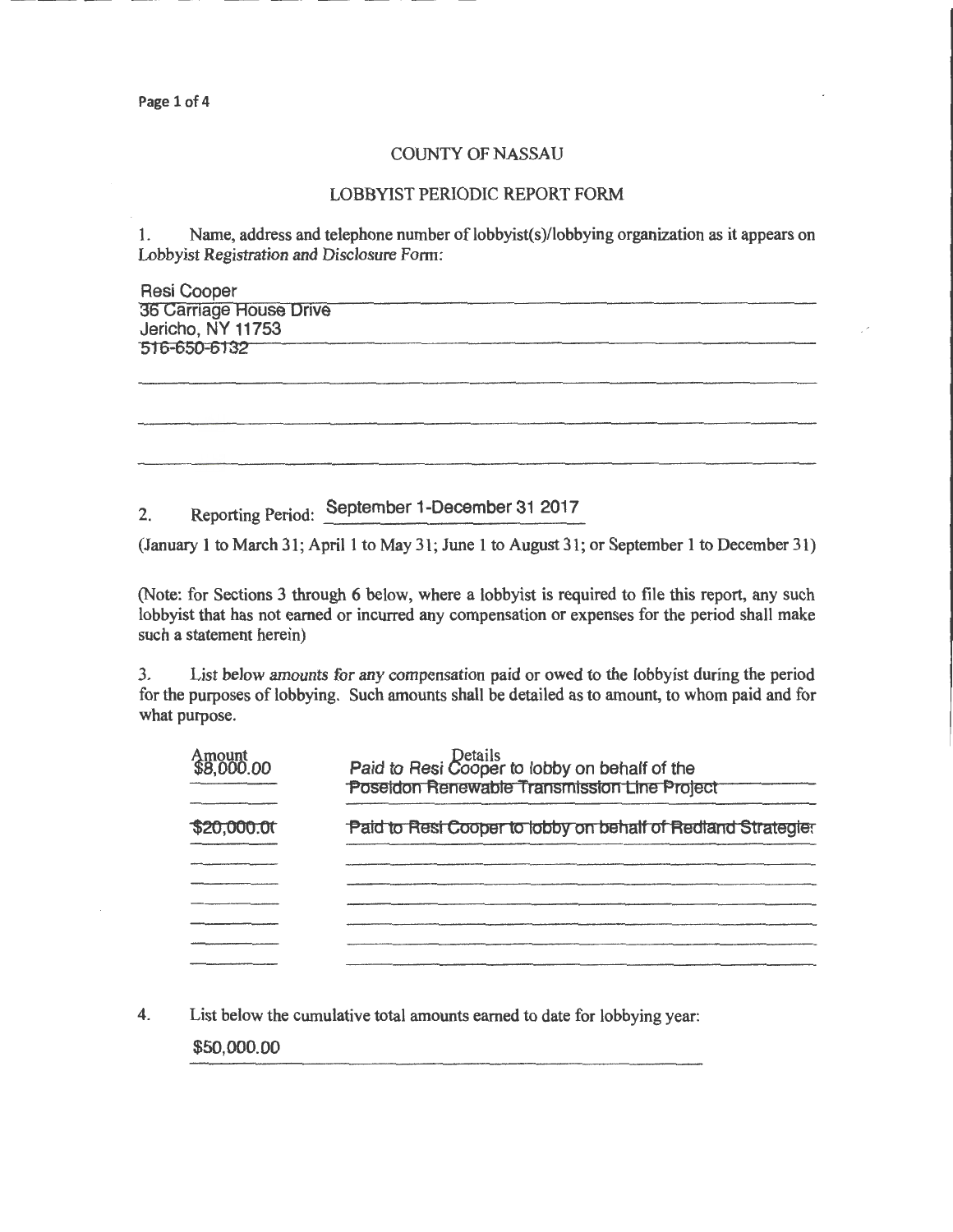Page 2 of 4

*5.* List below amounts for any expenses expended or incurred by the lobbyist during the period for the purposes of lobbying. Such amounts shall be detailed as to amount, to whom paid and for what purpose.

| Amount<br>\$0 | Details |
|---------------|---------|
|               |         |
|               |         |
|               |         |
|               |         |
|               |         |
|               |         |
|               |         |
|               |         |

6. List below the cumulative total amounts expended to date for lobbying year:

\$0

(In lieu of completing 7 through 10 below, you may attach a copy of your Lobbyist Registration and Disclosure Fonn, provided the information has not changed.)

7. List whether and where the lobbyist(s)/lobbying organization is registered as a lobbyist (e.g. Nassau County, New York State):

New York State Nassau CountY

8. Name, address and telephone number of client(s) by whom, or on whose behalf, the lobbyist is retained, employed or designated. Exelon Corp 101 Constitution Ave NW \~.,fashington DC 20001 Attn: Sandy Grace 202-637-0345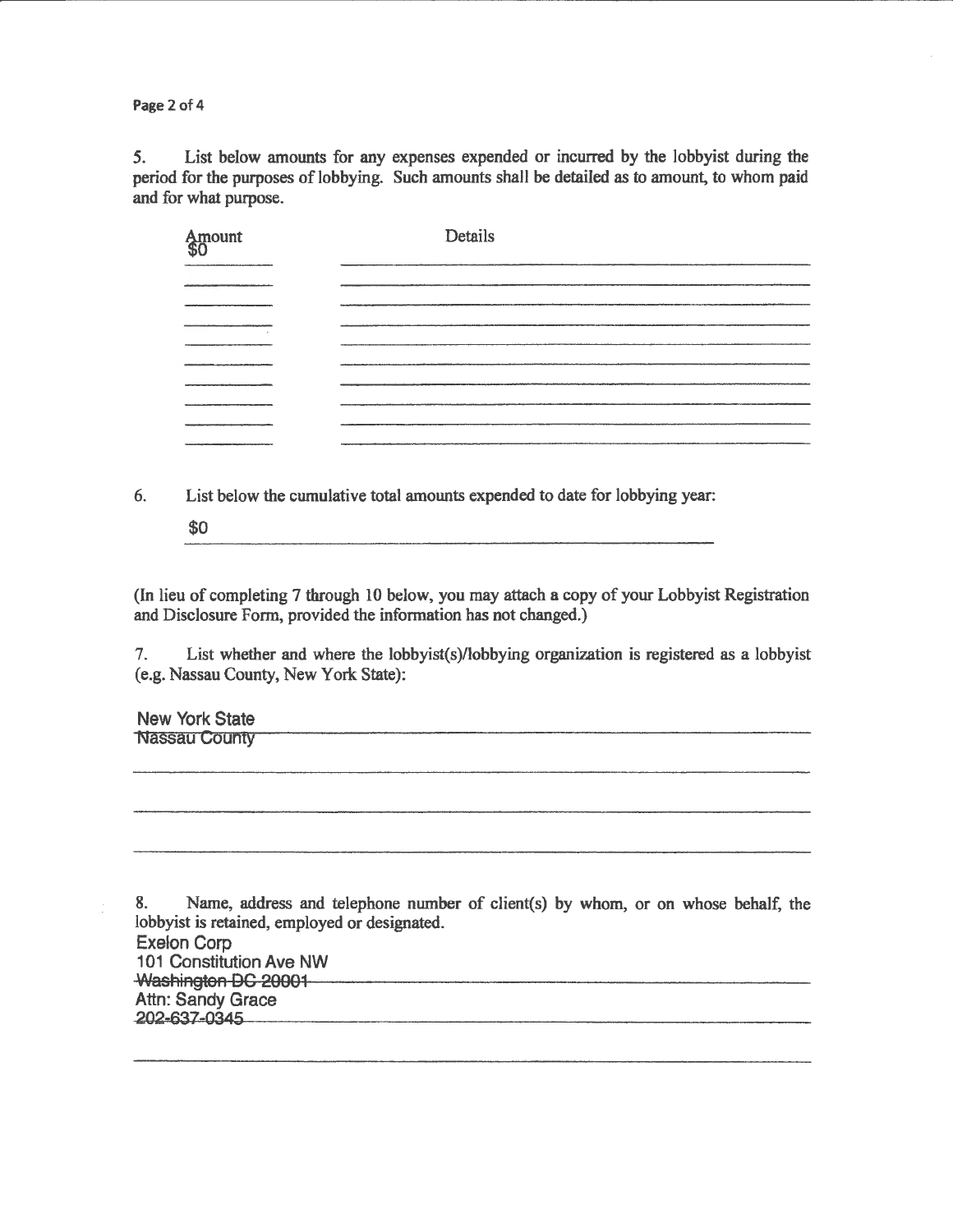Page 3 of 4

**Redland Strategies** 519 Eighth Avenue New York, NY 10018 Attn: Michael Balboni 212-643-2002

Third Party beneficiary: Onexim/Nassau Events Center

9. Describe lobbying activity conducted, or to be conducted, in Nassau County, and identify client(s) for each activity listed, during the Reporting Period.

Client: Exelon - lobbying for siting and permitting for the Poseidon Renewable **Transmission Line** 

Client: Redland Strategies: lobbying for issues related to NYCB Live Nassau Veterans **Memorial Coliseum** 

10. The name of persons, organizations or governmental entities before whom the lobbyist has lobbied during the period.

Office of Nassau County Executive Nassau County Legislature